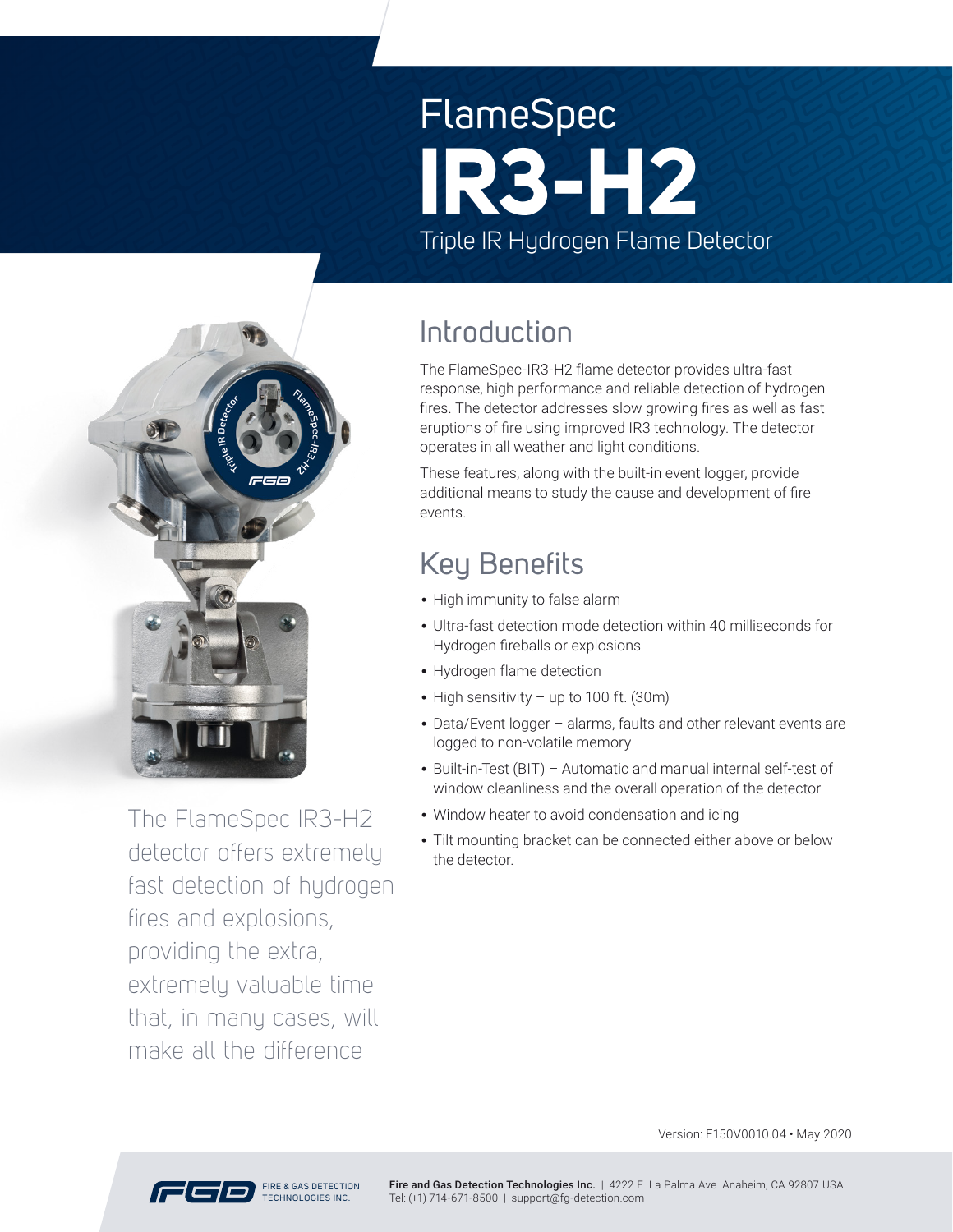# **FlameSpec-IR3-H2**

Triple IR Hydrogen Flame Detector

#### Model: FLS-IR3-H2

### Immunity to False Alarm

| <b>False Alarm Source</b>              | Modulated                    |          | Unmodulated                  |          |
|----------------------------------------|------------------------------|----------|------------------------------|----------|
|                                        | <b>Distance</b><br>ft. $(m)$ | Response | <b>Distance</b><br>ft. $(m)$ | Response |
| Sunlight, Direct, Reflected            |                              | No Alarm |                              | No Alarm |
| Incandescent frosted glass light, 300W | 2.0(0.6)                     | No Alarm | 2.0(0.6)                     | No Alarm |
| Fluorescent, 70W (3x23.3W)             | 2.0(0.6)                     | No Alarm | 2.0(0.6)                     | No Alarm |
| Electric arc                           | 3.0(1.0)                     | No Alarm | 3.0(1.0)                     | No Alarm |
| Arc welding                            | 2.0(0.6)                     | No Alarm | 2.0(0.6)                     | No Alarm |
| Radiation heater, 2000W                | 2.0(0.6)                     | No Alarm | 2.0(0.6)                     | No Alarm |
| Halogen lamp (1000W)                   | 2.0(0.6)                     | No Alarm | 2.0(0.6)                     | No Alarm |
| Halogen lamp (500W) non-shielded       | 2.0(0.6)                     | No Alarm | 2.0(0.6)                     | No Alarm |
| Mercury vapor lamp 160Wx3              | 2.0(0.6)                     | No Alarm | 2.0(0.6)                     | No Alarm |
| Exhausts                               | 2.0(0.6)                     | No Alarm | 2.0(0.6)                     | No Alarm |
| Projector led                          | 2.0(0.6)                     | No Alarm | 2.0(0.6)                     | No Alarm |
| Solenoid bell                          | 2.0(0.6)                     | No Alarm | 2.0(0.6)                     | No Alarm |
| soldering iron                         | 2.0(0.6)                     | No Alarm | 2.0(0.6)                     | No Alarm |
| Electric Drill                         | 2.0(0.6)                     | No Alarm | 2.0(0.6)                     | No Alarm |

### Response Characteristics

| Fuel     | Size             | Sensitivity | <b>Distance</b><br>ft. $(m)$ |
|----------|------------------|-------------|------------------------------|
|          | 32-in Plume      | Extreme     | 98 (30)                      |
| H,       | 32-in Plume      | Medium      | 66(20)                       |
| H,       | 32-in Plume      | LOW         | 33(10)                       |
| Methanol | $1 \times 1$ ft. | Extreme     | 59 (18)                      |
| Methanol | $1 \times 1$ ft. |             |                              |